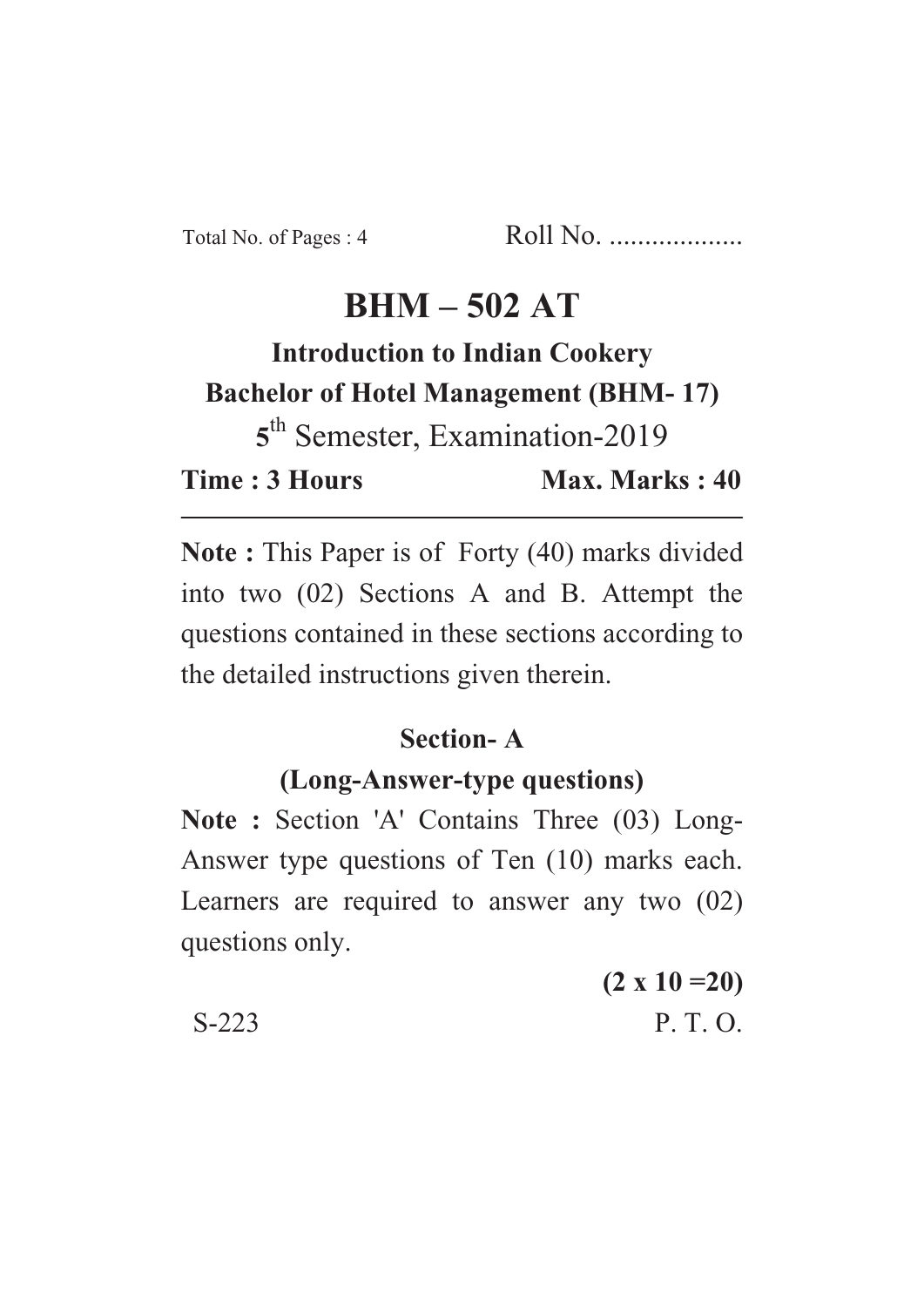- 1. Draw the organization structure of Bar and list the duties and responsibilities of Bar Manager and Bartender.
- 2. Classification of Wines with suitable example on following basis.
	- a) By Colour
	- b) By Characteristic/ Nature
	- c) By Taste
	- d) By Year
	- e) By Body
- 3 Explain the process of making sprits using Pot Still method with suitable illustration and list the advantages and disadvantages of this method.

S-223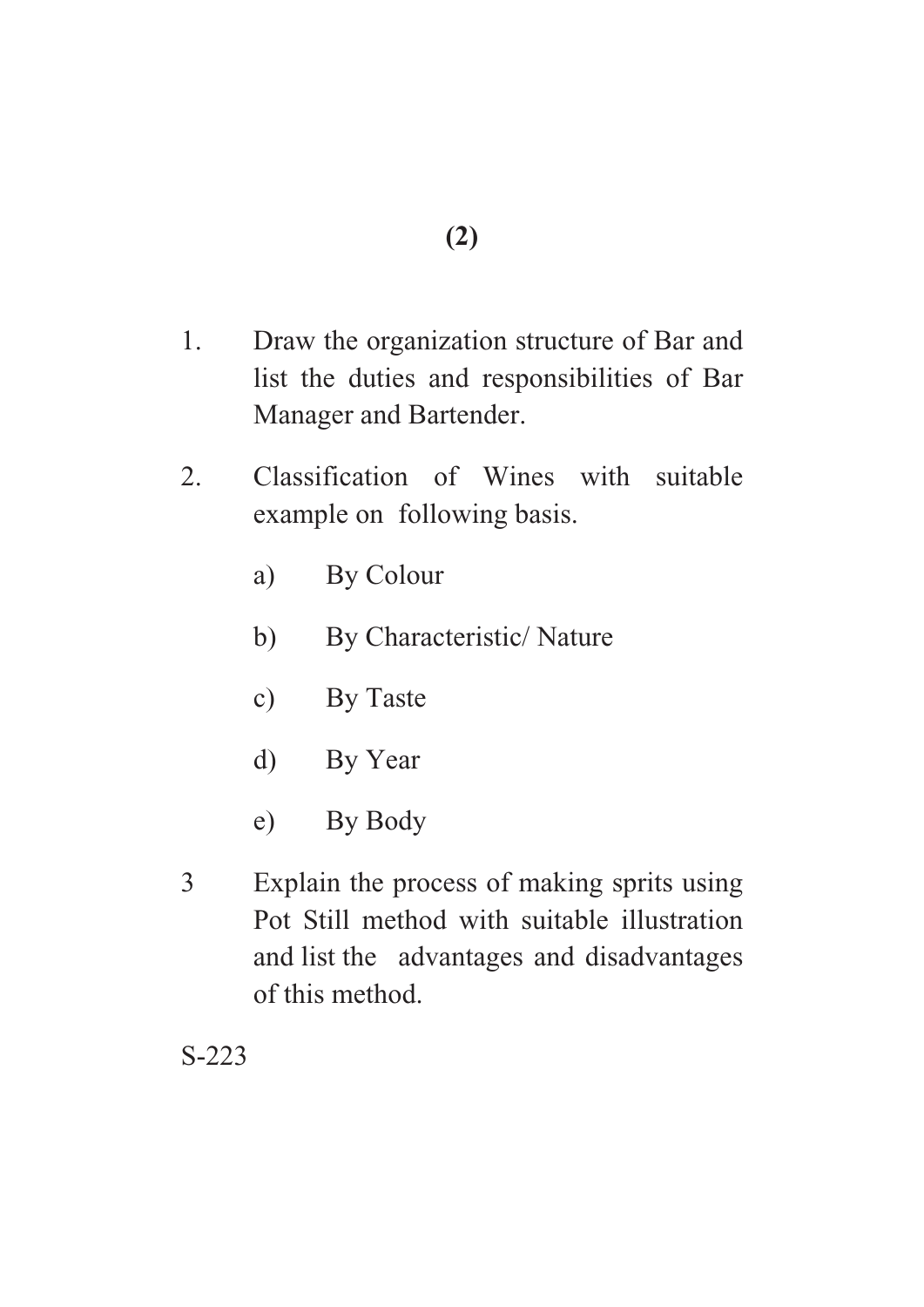#### **Section - B**

### **(Short-Answer-Type questions)**

**Note :** Section 'B' contains six (06) Short- answer type questions of Five (05) marks each. Learners are required to answer any Four (04) questions only.

#### **(4x5=20)**

- 1. Write a note on 'Patent Still Method'.
- 2. Write a short note 'Rum'.
- 3. List the various types of Bar on the basis of function and explain them.
- 4. List various Equipment used for washing and waste disposal in bar and explain any two of them.

S-223 P. T. O.

$$
(3)
$$